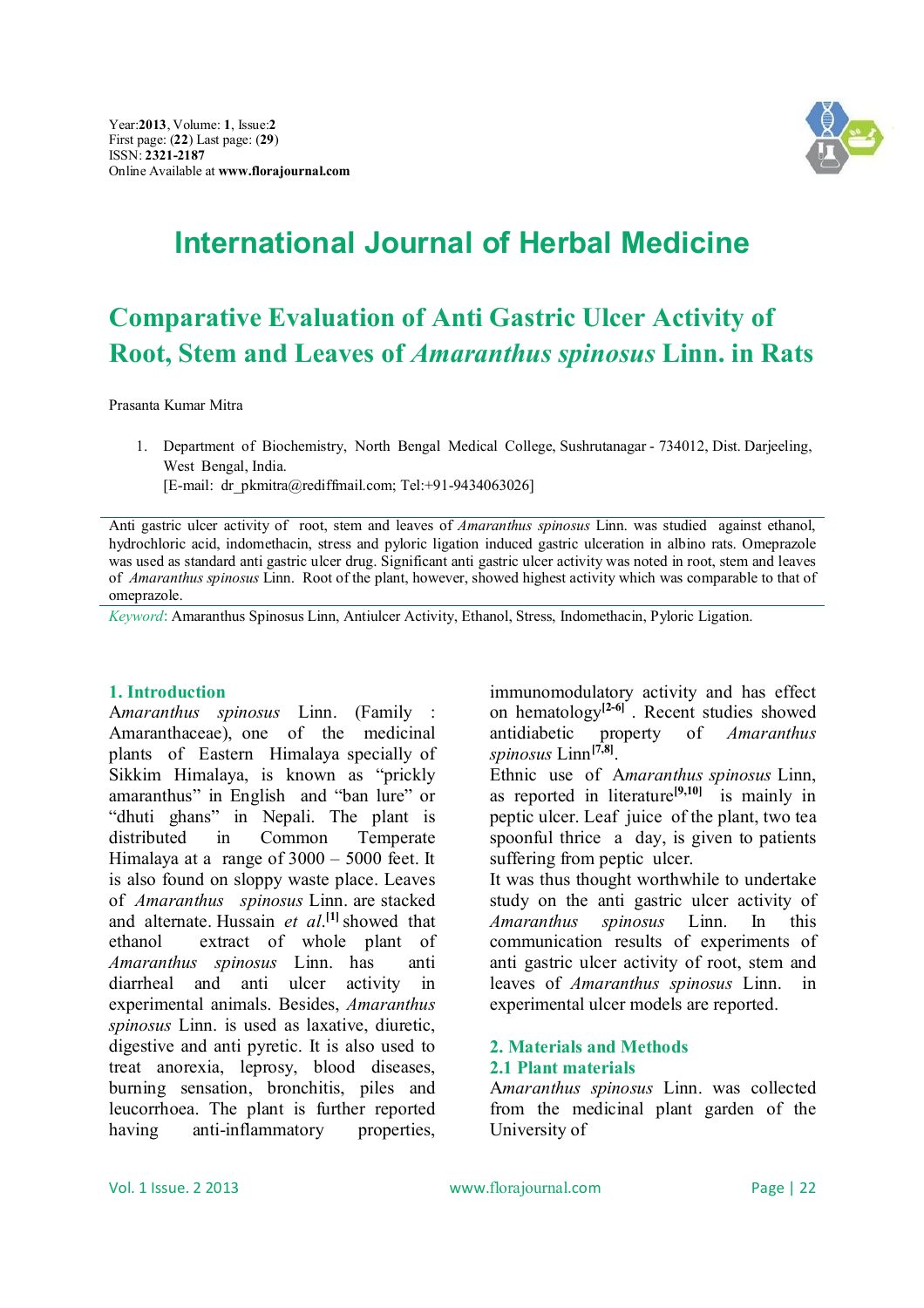North Bengal sometimes in August, 2012 and authenticated by the experts of the department of Botany of the said University. Voucher specimens of the plant was kept in the department for future use.



A*maranthus spinosus* Linn.

#### **2.2 Test drug**

Root, stem and leaves were separated from the plant A*maranthus spinosus* Linn. They were washed thoroughly, sundried and powdered. Powdered materials were used as test drugs.

#### **2.3 Experimental Animals**

Wistar strain albino rats of both sex were used for the study. The animals were housed in colony cages (4 rats/cage) and were kept for at least a week in the experimental wing of the animal house (room temperature  $25-28$ <sup>o</sup>C and humidity 60–65% with 12 h light and dark cycle) before experimentation. Animals were fed on laboratory diet with water *ad libitum*. For each set of experiment ten animals were used. For toxicological study mice were employed. The animal experiment had approval of the institutional ethics committee.

#### **2.4 Chemicals**

Indomethacin (Torrent Research Centre, Gandhinagar), ethanol (Baroda Chemical industries Ltd., Dabhoi), HCl LR (Thomas

baker, Mumbai), omeprazole (Kopran Pharma Ltd. Mumbai).

## **2.5 Production of gastric ulcers**

### **2.5.1 Ethanol Induced Gastric Ulcer (Sairam** *et al.* **2001)[11]**

Rats were fasted for 18 h when no food but water was supplied *ad libitum*. Gastric ulcers were induced by administering ethanol (95%, 1 mL/200 g body weight) orally through a feeding tube. 1h after administration of ethanol, animals were sacrificed by cervical dislocation and the stomach was taken out and incised along the greater curvature. Stomach was then examined for the presence of ulcers.

### **2.5.2 HCl Induced Gastric Ulcer (Parmar and Desai, 1993)[12]**

0.6M HCl (1 mL/200 g body weight) was orally administered to all rats. Rest part is same to that of ethanol induced gastric ulcer group.

### **2.5.3 Indomethacin Induced Gastric Ulcer (Parmar and Desai, 1993)[12]**

Indomethacin(10 mg/kg) was given orally to rats in two doses at an interval of 15 hour. Rest part is same to that of ethanol induced gastric ulcer group.

#### **2.5.4 Stress Induced Gastric Ulcer (Alder, 1984)[13]**

Rats were fasted for 24h when no food but water was supplied *ad libitum*. Stress ulcer was induced by forced swimming in the glass cylinder (height 45 cm, diameter 25 cm) containing water to the height of 35 cm maintained at  $25\text{°C}$  for 3h. Rats were then sacrificed. Rest part was same to that of ethanol induced gastric ulcer group.

### **2.5.5 Induction of Gastric Ulcer by Pyloric Ligation Method (Parmar and Desai, 1993)[12]**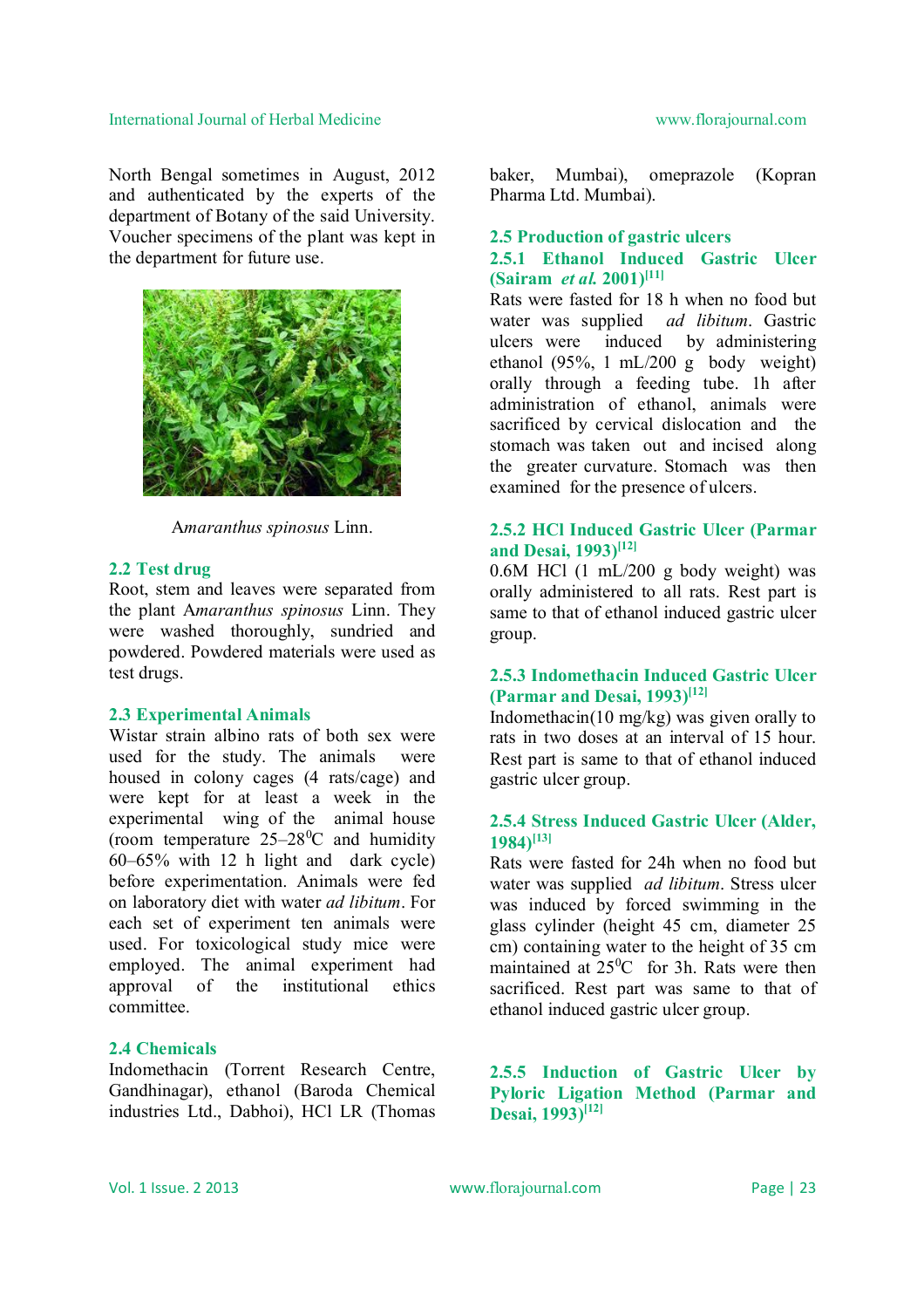Rats were fasted for 24h when no food but water was supplied *ad libitum.* Under light ether anesthesia, abdomen was opened and the pylorus was ligated. The abdomen was then sutured. After 4h the rats were sacrificed with excess of anesthetic ether and the stomach was dissected

out. Rest part was same to that of ethanol induced gastric ulcer group.

### **2.6 Acute Oral Toxicity Study (Ghosh, 2005)[14]**

Acute toxicity studies were carried out on Swiss albino mice. In separate experiments the test drugs i.e. powdered root, stem and leaves of A*maranthus spinosus* Linn. were given orally at doses of 100, 200, 500, 1000 and 3000 mg/kg to different groups of mice each group containing six animals. After administering the test drug, the animals were observed for the first three hours for any toxic symptoms followed by observation at regular intervals for 24 hours up to seven days. At the end of the study, the animals were also observed for general organ toxicity, morphological behavior and mortality.

#### **2.7 Anti Gastric Ulcer Study**

Rats were divided into 5 groups .

Group 1 : Ulcerogenic drug or Method (Ethanol / HCl / Indomethacin / Stress / Pyloric ligation)

Group 2 : Ulcerogenic drug or method + powdered root of A*maranthus spinosus*  Linn.

Group 3 : Ulcerogenic drug or method + powdered stem of A*maranthus spinosus*  Linn.

Group 4 : Ulcerogenic drug or method + powdered leaves of A*maranthus spinosus*  Linn.

(Test drug was given orally 30 minutes prior to administration of ulcerogenic drug or method. Dose of the test drug was kept 1 g/kg body weight of the animal as per our earlier work**[15]**)

Group  $5$  : Ulcerogenic drug or method  $+$ Omeprazole (8 mg/kg orally 30 minutes prior to administration of ulcerogenic drug or method). Omeprazole was used as per the method of Malairajan *et al*., 2008**[16]** .

### **2.8 Evaluation of Ulcer Index (Szelenyi and Thiemer,1978**) **[17]**

Gastric lesions were counted and the mean ulcerative index was calculated as follows :

I - Presence of edema, hyperemia and single sub mucosal punctiform hemorrhage.

II – Presence of sub mucosal hemorrhagic lesions with small erosions.

III – Presence of deep ulcer with erosions and invasive lesions.

Ulcer index = (number of lesion I)  $x1 + (number of$ lesion II)  $x^2$  + (number of lesion III) x 3.

#### **2.9 Statistical Analysis**

The values were expressed as mean  $\pm$  SEM and were analyzed using one-way analysis of variance (ANOVA) using Statistical Package for Social Sciences (SPSS). Differences between means were tested employing Duncan's multiple comparison test and significance was set at  $p < 0.05$ .

#### **3. Results and Discussion 3.1 Acute Toxicity Studies**

Acute toxicity studies revealed that the test drugs (roots, stems and leaves of A*maranthus spinosus* Linn.) did not produce any toxic symptoms when administered orally to mice in doses of 100, 200, 500, 1000 and 3000 mg/kg. Animals were healthy, cheerful and behaved normal throughout the experimental period. No death of animal was recorded during seven days of experiment.

**3.2 Effect of root, stem and leaves of**  *Amaranthus spinosus* **Linn. on Ethanol Induced Gastric Ulcer in Albino Rats** Result is given inTable-1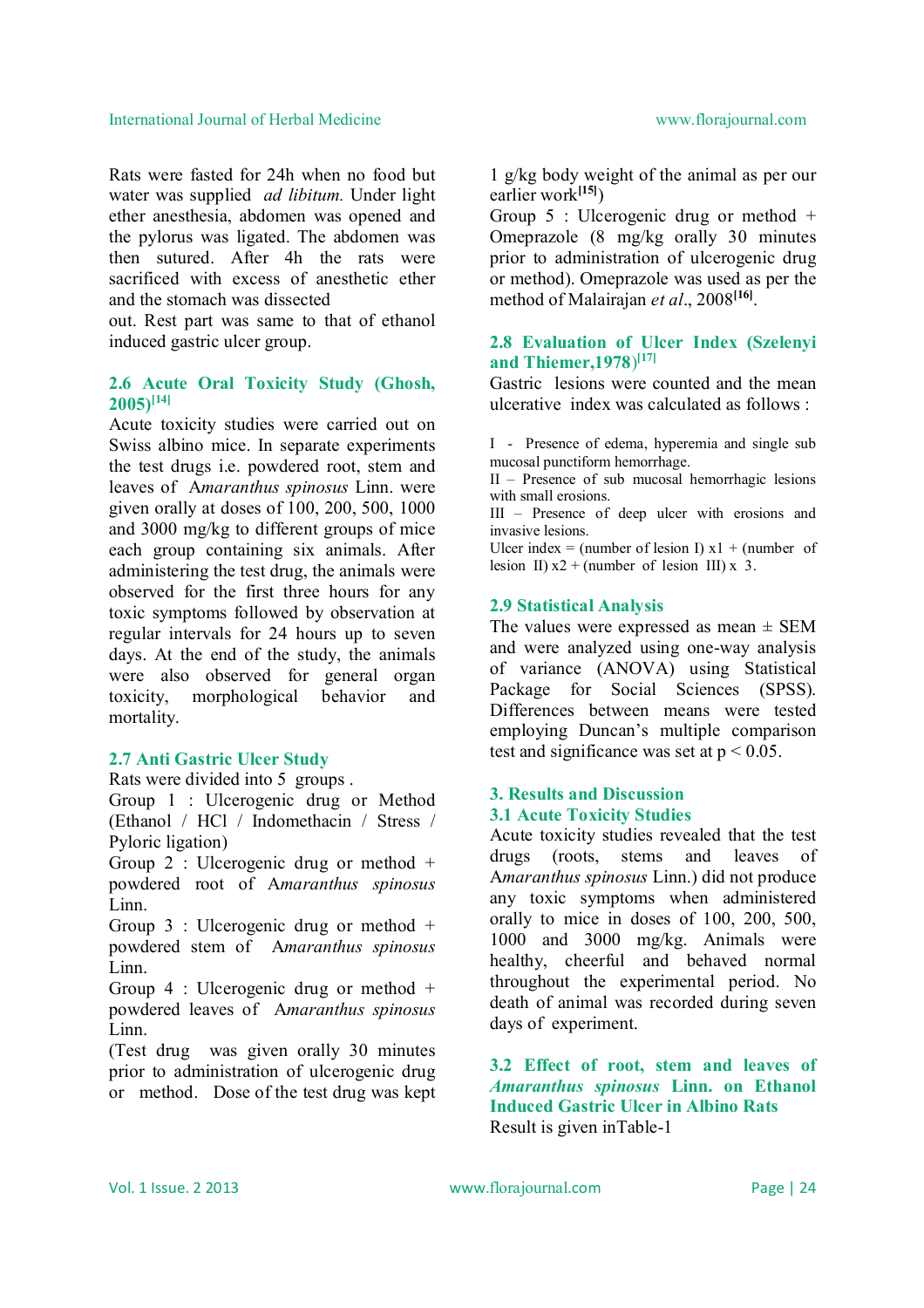| Group                         | Ulcer index (mean $\pm$ SEM) | % Ulcer protection |
|-------------------------------|------------------------------|--------------------|
| Control                       | Nil                          | --                 |
| Ethanol                       | $30.8 \pm 1.51$              | $- -$              |
| Ethanol+ root of $AS(1g/kg)$  | $12.7 \pm 1.23$ **           | 58.44              |
| Ethanol+ leave of $AS(1g/kg)$ | $18.1 \pm 1.39**$            | 41.23              |
| Ethanol + stem of $AS(1g/kg)$ | $16.7 \pm 1.45**$            | 45.78              |
| Ethanol+Omeprazole (8mg/kg)   | $10.3 \pm 1.08$ **           | 66.55              |

**Table-1.** Effect of root, Leave And Stem of A*maranthus Spinosus* Linn. on Ethanol Induced Gastric Ulcer

Results were in mean ± SEM, Each group had ten rats, \*\* p<0.001. AS : A*maranthus spinosus* Linn.

Massive gastric ulcers were developed in all rats by ethanol. Ulcers were superficial associated with bleeding. Ulcer index came  $30.8 \pm 1.51$  Adhesion and dilatation of the stomach were also seen. Pretreatment with root, leave or stem of A*maranthus spinosus*  Linn. gave significant protection to the animals from formation of ethanol induced gastric ulcer. Ulcer index came  $12.7 \pm 1.23$ (protection : 58.44%), 18.1 ± 1.39 (protection : 41.23%) and  $16.7 \pm 1.45$ (protection : 45.78%) respectively with root,

leave and stem of A*maranthus spinosus*  Linn.. Omeprazole gave further protection to the animals from formation of ethanol induced gastric ulcer. Ulcer index came 10.3  $\pm$  1.08 that means 66.55% protection was achieved.

**3.3 Effect of root, stem and leaves of**  *Amaranthus spinosus* **Linn. on HCl Induced Gastric Ulcer In Albino Rats** Result is shown in Table  $-2$ 

**Table 2:** Effect of root, leave and stem of A*maranthus spinosus* Linn. on hydrochloric acid (HCl) induced gastric

| ulcer                        |                                 |                          |  |
|------------------------------|---------------------------------|--------------------------|--|
| Group                        | Ulcer index (mean $\pm$ SEM)    | % Ulcer protection       |  |
| Control                      | Nil                             | --                       |  |
| <b>HCl</b>                   | $29.7 \pm 1.31$                 | $\overline{\phantom{m}}$ |  |
| $HCl$ + root of AS(1g/kg)    | $14.1 \pm 1.32**$               | 52.52                    |  |
| $HCl+$ leave of AS $(1g/kg)$ | $17.2 \pm \overline{1.05^{**}}$ | 42.09                    |  |
| $HCl+$ stem of $AS(1g/kg)$   | $18.4 \pm 1.70**$               | 38.04                    |  |
| HCl+Omeprazole (8mg/kg)      | $10.2 \pm 1.44$ **              | 65.65                    |  |

Results were in mean ± SEM, Each group had ten rats, \*\* p<0.001. AS : A*maranthus spinosus* Linn.

All rats developed gastric ulcer by hydrochloric acid (HCl). Ulcers were deep and penetrating. There were adhesion, dilatation and bleeding in the stomach. Ulcer index came  $29.7 \pm 1.31$ 

Pretreatment of rats with root, leave or stem of A*maranthus spinosus* Linn. gave significant protection to the animals from formation of HCl induced gastric ulcers. Protections were 52.52%, 42.09% and 38.04% respectively with root, leave and stem A*maranthus spinosus* Linn. Omeprazole produced more protection (65.65%) in course of production of gastric ulcer by HCl.

**3.4 Effect of Root, Stem and Leaves of**  *Amaranthus spinosus* **Linn. on Indomethacin Induced Gastric Ulcer in Albino Rats**

Result is shown in Table  $-3$ 

**Table-3.** Effect of root, leave and stem of A*maranthus spinosus* Linn. on indomethacin (INDO) induced gastric  $ulcar$ 

| urvu          |                                          |                                             |
|---------------|------------------------------------------|---------------------------------------------|
| $\bf{G}$ roup | <b>SEM</b><br>- 73<br>Ulcer index (mean- | $\frac{0}{0}$<br>$- - -$<br>Heer protection |
| ontrol        | $-$<br>'NII                              | $- -$<br>____                               |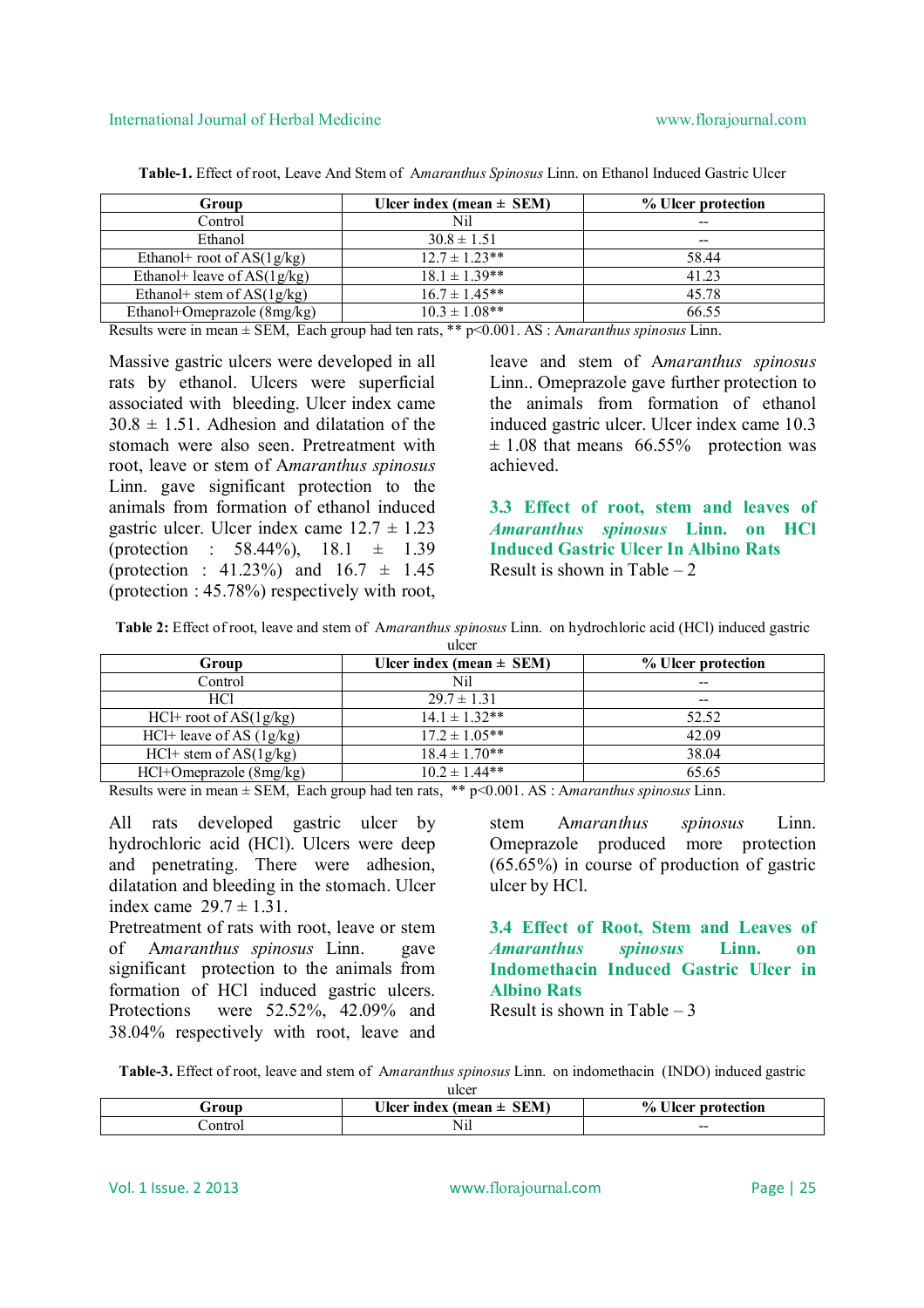| <b>INDO</b>                       | $30.5 \pm 1.51$    | $- -$ |
|-----------------------------------|--------------------|-------|
| $\text{INDO}^+$ root of AS(1g/kg) | $15.9 \pm 1.13**$  | 47.87 |
| INDO+ leave of AS $(1g/kg)$       | $19.2 \pm 1.22**$  | 37.05 |
| $\text{INDO+}$ stem of AS(1g/kg)  | $17.3 \pm 1.43$ ** | 43.28 |
| INDO+Omeprazole (8mg/kg)          | $11.0 \pm 1.34**$  | 63.93 |

Results were in mean ± SEM, Each group had ten rats, \*\* p<0.001 AS :A*maranthus spinosus* Linn.

Indomethacin produced massive ulcers in stomachs of all rats. Adhesion and dilatation of the stomach were seen. There was bleeding in few stomach. Ulcer index came  $30.5 \pm 1.51$ . Pretreatment with root, leave or stem of A*maranthus spinosus* Linn. gave significant protection to the animals from formation of indomethacin induced gastric ulcers. Ulcer index came  $15.9 \pm 1.13$ (protection : 47.87%),  $19.2 \pm 1.22$ (protection :  $37.05\%$ ) and  $17.3 \pm 1.43$ 

(protection : 43.28%) respectively with root, leave and stem of A*maranthus spinosus*  Linn.. More protection (63.93%) was noted in omeprazole group. Ulcer index came 11.0  $\pm$  1.34

**3.5 Effect of Root, Stem and Leaves of**  *Amaranthus Spinosus* **Linn. on Swimming Stress Induced Gastric Ulcer in Albino Rats**

Result is shown in Table – 4

|  |  | Table-4. Effect of root, leave and stem of Amaranthus spinosus Linn. on Swimming Stress (SS) induced gastric |
|--|--|--------------------------------------------------------------------------------------------------------------|
|--|--|--------------------------------------------------------------------------------------------------------------|

| Group                     | Ulcer index (mean $\pm$ SEM) | % Ulcer protection       |
|---------------------------|------------------------------|--------------------------|
| Control                   | Nil                          |                          |
| SS                        | $31.4 \pm 1.22$              | $\overline{\phantom{m}}$ |
| $SS+$ root of AS(1g/kg)   | $16.5 \pm 1.31**$            | 47.45                    |
| SS+ leave of AS $(1g/kg)$ | $18.0 \pm 1.33**$            | 42.67                    |
| $SS+$ stem of $AS(1g/kg)$ | $19.1 \pm 1.54**$            | 39.19                    |
| SS+Omeprazole (8mg/kg)    | $10.5 \pm 1.26$ **           | 66.56                    |

Results were in mean ± SEM, Each group had ten rats, \*\* p<0.001, AS : A*maranthus spinosus* Linn.

Swimming stress produced massive gastric ulcers in all the rats under study. Most of the ulcers were superficial in nature. Few ulcers were penetrating. There was bleeding in the stomach. Adhesion and dilatation were also noticed in stomach. Ulcer index came  $31.4 \pm 1.22$  Pretreatment of rats with root leave or stem of A*maranthus spinosus* Linn. gave significant  $(p<0.001)$  protection of the animals from swimming stress induced ulcers by 47.45% (ulcer index :  $16.5 \pm 1.31$ ), 42.67% (ulcer index : 18.0 ± 1.33) and

39.19% (ulcer index : 19.1 ± 1.54) respectively. Omeprazole gave more protection (66.56%) to the rats from swimming stress induced gastric ulcers. Ulcer index came  $10.5 \pm 1.26$ .

**3.6 Effect of Root, Stem and Leaves of**  *Amaranthus spinosus* **Linn. on Pyloric Ligation Induced Gastric Ulcer In Albino Rats**

Result is shown in Table  $-5$ 

|  |  | Table-5. Effect of root, leave and stem of Amaranthus spinosus Linn. on Pyloric Ligation(PL) induced gastric |
|--|--|--------------------------------------------------------------------------------------------------------------|
|--|--|--------------------------------------------------------------------------------------------------------------|

|--|

| Group                     | Ulcer index (mean $\pm$ SEM) | % Ulcer protection       |
|---------------------------|------------------------------|--------------------------|
| Control                   | Nil                          | $\overline{\phantom{m}}$ |
| PI.                       | $28.0 \pm 1.45$              | $- -$                    |
| $PL+$ root of AS(1g/kg)   | $14.3 \pm 1.31**$            | 48.93                    |
| $PL+$ leave of AS (1g/kg) | $15.9 \pm 1.23$ **           | 46.96                    |
| $PL+$ stem of AS(1g/kg)   | $18.2 \pm 1.13**$            | 35.00                    |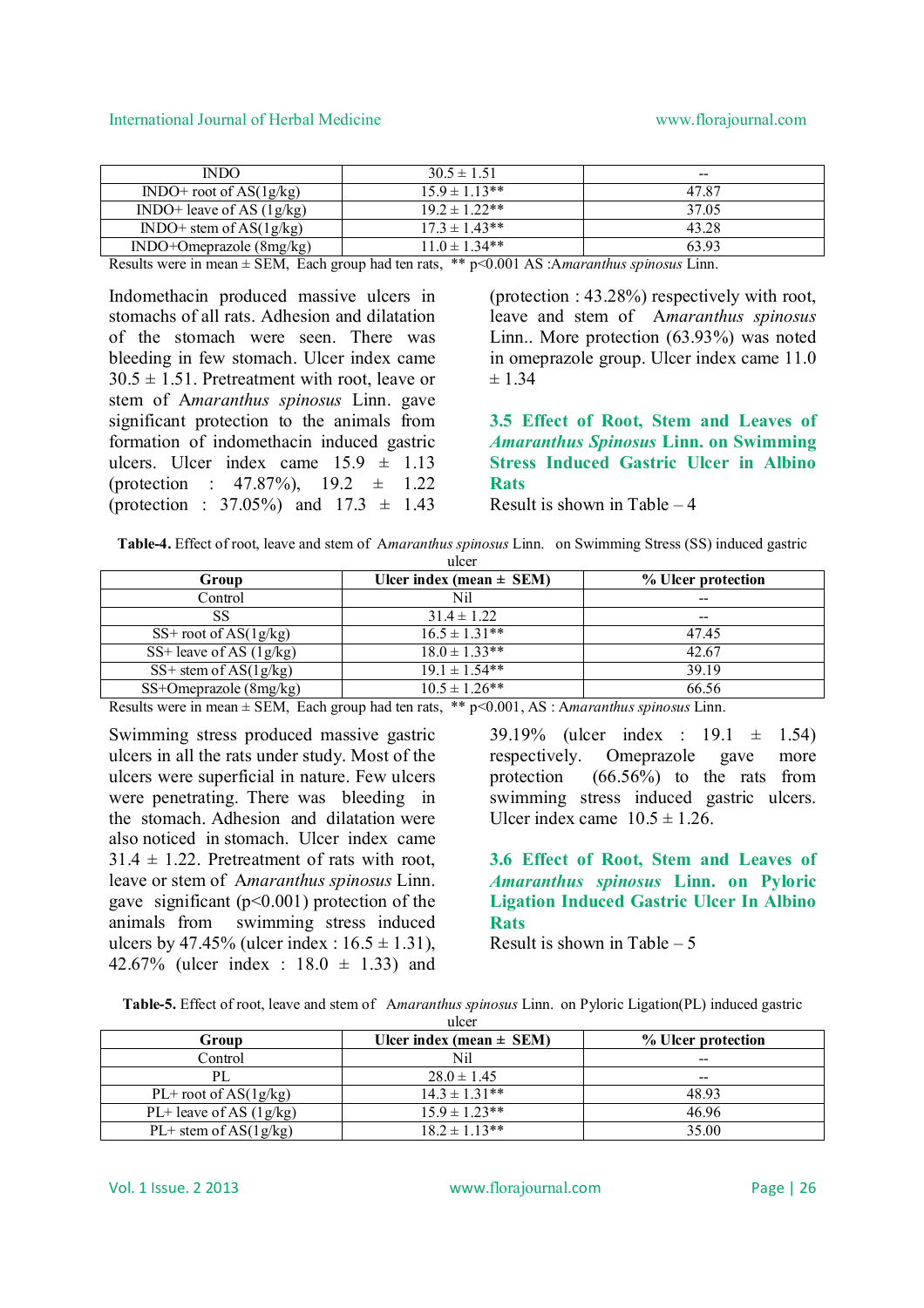| $PL+Omegazole$ (8mg/kg)                                                                                | $10.8 \pm 1.24$ ** | 61.43 |
|--------------------------------------------------------------------------------------------------------|--------------------|-------|
| Results were in mean $\pm$ SEM, Each group had ten rats, ** $p$ <0.001, AS : Amaranthus spinosus Linn. |                    |       |

Pyloric ligation induced gastric ulcers in all albino rats. There were adhesion, dilatation and bleeding in the stomach. Ulcers were superficial in nature. Ulcer index came  $28.0 \pm 1.45$ . Pretreatment of rats with root, leave or stem of A*maranthus spinosus* Linn. produced significant (p<0.001) protection to the animals from formation of pyloric ligation induced gastric ulceration. Protections were 48.93% (ulcer index : 14.3  $\pm$  1.31), 46.96% (ulcer index : 15.9  $\pm$  1.23) and  $35.00\%$  (ulcer index :  $18.2 \pm 1.13$ ) respectively for root, leave and stem of A*maranthus spinosus* Linn. Omeprazole produced more protection (61.43 %) in course of formation of gastric ulcer by pyloric ligation. Ulcer index in this group came  $10.8 \pm 1.24$ 

In gastric ulcer disorder a discontinuity in the gastric mucosa is observed. There are medicines to treat ulcer<sup>[18]</sup>. These include drugs inhibiting proton pump, receptor blocking drugs, drugs affecting central nervous system and drugs that affect the mucosal barrier<sup>[19-22]</sup>. Many of these drugs, however, do not fulfill all requirements and reports on clinical evaluation of these drugs show that there are incidences of relapses and adverse effects such as impotency, arrhythmias and haematopoietic changes occur**[23]** . Hence, the search for an ideal anti – ulcer drug continues and has also been extended to vegetables, medicinal plants, herbs etc. in search for new and novel molecules, which afford better protection and decrease the incidence of relapse.

In this direction medicinal plants were extensively screened by researchers. They found that many medicinal plants have anti gastric ulcer activity**[24-29]** . Report from this laboratory also claimed anti gastric ulcer activity of several plants of this region**[30-32]** .

In the present study anti gastric ulcer activity of root, stem and leaves of A*maranthus spinosus* Linn. was noted against a variety of experimental ulcer models. It was observed that root had highest anti gastric ulcer activity but stem and leaves of the plant also possessed significant anti ulcer property.

Ayurvedic medicine from India, Traditional Chinese Medicine and various other traditions around the world primarily use plants as the basis of their treatments. According to the World Health Organization 80% of the world's population relies on traditional medicine, which is largely plantbased. And, in this way medicinal plants save millions of lives worldwide. Thus there is increasing demand of medicinal plants. In the year 2011 only, 2000 tonnes of extract of *Coscinium fenestratum*, the medicinal plant used in cure of diabetes, was used by the pharma industry to prepare a wide range of formulations. Unfortunately, this tree is only found in the States of Orissa, Karnataka and Goa. Thus *Coscinium fenestratum* is now in the list of endangered species. Few more medicinal plants like *Saraca Asoca, Taxeus Wallchiana* and *Decilipis Hamiltoni* etc. are also in the red-light category. In fact, a total of 315 medicinal plants

are now under threat of extinction This is due to habitat loss and degradation and obviously due to increasing demand of these plants for consumption in the name of medicine**[33- 39]** .

Further, in ethnic use roots of the medicinal plants are usually consumed. Thus roots of the medicinal plants are being continuously utilized by village people as well as by the herbal practitioners. This practice destroys the plant which may be another cause of putting them in the list of endangered species.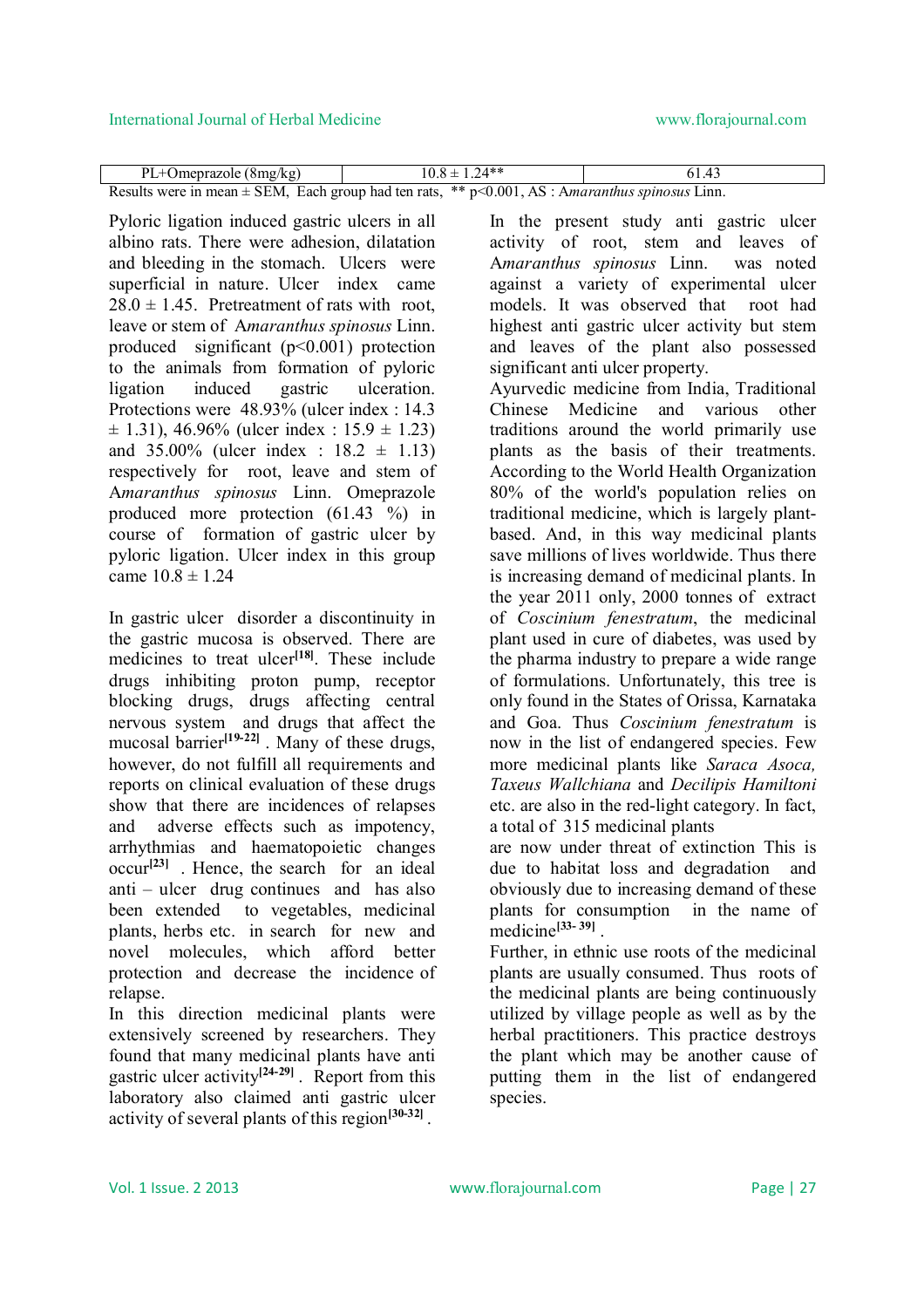Under the circumstances, the present study is significant as it gives the message that not only root but stem and leaves of A*maranthus spinosus* Linn. also possessed anti gastric ulcer activity. Thus stem and leaves of the plant can be used, root may be escaped and the plant will be saved.

#### **4. Conclusion**

Root, leave and stem of A*maranthus spinosus* Linn. showed anti ulcer effect against ethanol, hydrochloric acid, indomethacin, swimming stress and pyloric ligation induced gastric ulcer in albino rats. Anti ulcer activity in all cases was found statistically significant though root of the plant had maximum anti gastric ulcer effect. The study thus gave a message that to treat gastric ulcer stem or leaves of A*maranthus spinosus* Linn. may be used. Roots may be escaped to save the plant from extinction.

#### **5. References**

- 1. Hussain Zeashan, Amresh G, Singh Satyawan and Rao Chandana Venkateswara, Anti
- 2. diarrheal and anti ulcer effect of Amaranthus spinosus Linn.Pharmaceutical Biology. 2009; 47: 932 – 39.

Kirtikar KR, Basu BD. Indian Medicinal Plants, vol. 9, 2nd ed.Oriental Enterprises, Rajpur, Dehradun, Uttaranchal, India. 2001; p. 2832-2836

- 3. Hussain Z, Amresh G, Rao ChV, Singh S. Antinociceptive activity of Amaranthus spinosus in experimental animals. J Ethnopharmacol, 2009; 122: 492-496
- 4. Olufemi BE, Assiak IE, Ayoade GO, Onigemo MA. Studies on the effects of Amaranthus spinosus leaf extract on the hematology of growing pigs. Afr J Biomed Res. 2003; 6: 149-150.
- 5. Tatiya AU, Surana SJ, Khope SD, Gokhale SB, Sutar MP. Phytochemical investigation and immunomodulatory activity of Amaranthus spinosus Linn. Indian J Pharm Edu Res. 2007; 44: 337 – 341.
- 6. Assiak IE, Olufemi BE, Ayonde GO, Onigemo MA. Preliminary studies on the effects of Amaranthus spinosus leaf extract as an Anthelmintic in growing pigs. Trop Vet. 2002; 20: 126-129.
- 7. Sangameswaran B, Jayakar B. Antidiabetic, anti-hyperlipidemic and spermatogenic effects of Amaranthus spinosus Linn. on streptozotocin-induced diabetic rats. J Nat Med 2008; 62:79-82.<br>Girija K. Lakshman K. Ant
- 8. Girija K, Lakshman K. Antihyperlipidemic activity of methanol extracts of three plants of Amaranthus in triton-WR 1339 induced hyperlipidemic rats. Asian Pac J Trop Biomed. 2011; 1: s62-s65
- 9. Chopra Col Sir RN & Chopra IC. Indigenous drugs of India, U.N.Dhar and Sons Private Limted, Kolkata, 1958; P. 605.
- 10. Gurung Bejoy, The medicinal plants of Sikkim Himalaya, Gangtok, Sikkkim, 2002; P. 57.
- 11. Sairam K, Rao Ch V & Goel RK. Effect of Convolvulus pluricaulis Chois on gastric ulceration and secretion in rats. Indian J Exp. Biol. 2001; 39 : 137 – 142.
- 12. Parmar NS and Desai JK. A review of the current methodology for the evaluation of gastric and duodenal antiulcer agents. Indian J Phrmacol. 1993; 25 : 120-35.
- 13. Alder R. In breakdown in human adaptation to stress. Boston. Martinus Nihiihoff, 1984; p. 653.
- 14. Ghosh MN. Toxicity studies in fundamentals of experimental pharmacology. Hilton and Company, Kolkata, 2005; P. 190-7.
- 15. Mitra PK , Mitra P, Das AP, Ghosh C, Sarkar A and Chowdhury D. Screening the efficacy of some east Himalayan medicinal plants against ethanol induced gastric ulcer in albino rats, Pleione, 2010; 4(1) : 69 – 75.
- 16. Malairajan P, Gopalakrishnan Geetha, Narasimhan S and Jessi Kala Vani K. Evaluation of anti – ulcer activity of Polyalthia longifolia (Sonn.) Thwaites in experimental animals. Indian J Pharmacol. 2008 ; 40: 126 – 131.
- 17. Szelenyi I and Thiemer K. Distension ulcer as a model for testing of drugs for ulcerogenic side effects. Arch. Toxicol. 1978; 41: 99 – 105.